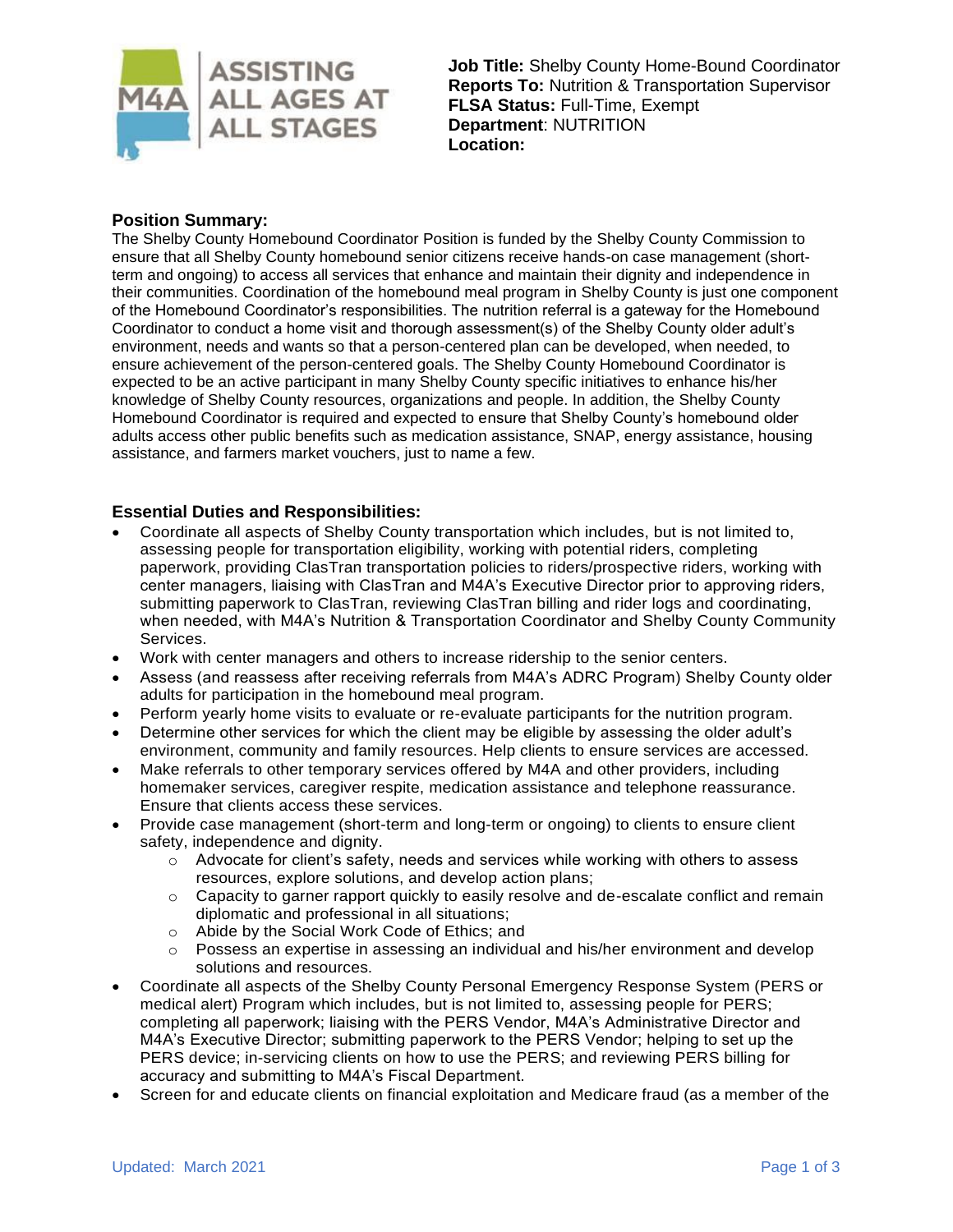

**Job Title:** Shelby County Home-Bound Coordinator **Reports To:** Nutrition & Transportation Supervisor **FLSA Status:** Full-Time, Exempt **Department**: NUTRITION **Location:**

Senior Medicare Patrol Program or SMP) and make referrals to the SMP/SHIP Coordinator when appropriate. Complete all paperwork to document SMP/SHIP activities. Work with the client to take needed steps to eliminate fraud and financial exploitation.

- Report suspected elder abuse, neglect and exploitation to the appropriate organization or organizations and document thoroughly.
- When elder abuse, neglect or exploitation is suspected, provide support and ensure access to resources to ameliorate harm and/or eliminate abuse/neglect/exploitation factors.
- Initiate crisis intervention for suicidal clients.
- Provide ongoing case management for clients with no or minimal support systems who need help to access services or who need advocacy or emotional support.
- Assess the 6 Shelby County Senior Centers Semi Annually.
- Complete the monthly billing log entries.
- Maintain accurate, thorough and timely documentation of all activities and make entries into PeerPlace.
- Conduct presentations at outreach events as needed.
- Add to the Shelby County list of resources.
- Distribute fliers and other M4A materials.
- Other duties as assigned by the Executive Director.

#### **Knowledge, Skills, and Abilities** *(\*can be acquired on the job)*

- Comprehend the goals, objectives, and regulations of applicable programs.
- Ability to analyze program guidelines and make decisions.
- Knowledge of English grammar, spelling, and punctuation.
- Ability and experience in expressing ideas effectively both orally and in writing.
- The ability to establish and maintain effective working relationships with staff, sponsors, state agencies, contractors, clients and their families.
- Proficiency in MS Office software.
- Ability to prioritize and work on multiple projects.

## **Education / Experience:**

- **1.** Bachelor's in Social Work or related social service field required. Master's Degree in Social Work and Licensure are preferred.
- **2.** At least 5 years of case management, home visit and client advocacy experience are required and must be demonstrated.
- **3.** Possess a track record of strong assessment, communication, and documentation skills.
- **4.** Must possess above average organizational and time management skills.

## **Essential Functions / Physical Requirements:**

The requirements below are required with or without reasonable accommodations:

- Ability to tolerate walking, standing, crouching, reaching, and sitting throughout the day.
- Ability to meet the attendance requirements for the position.
- Ability to "drive" to locations necessary to accomplish for position / program work.
- Ability to occasionally lift and/or move up to 10 pounds.

The statements contained above reflect general details as necessary to describe the essential functions of this job, the level of knowledge and skills required, but should not be considered an all-inclusive listing of